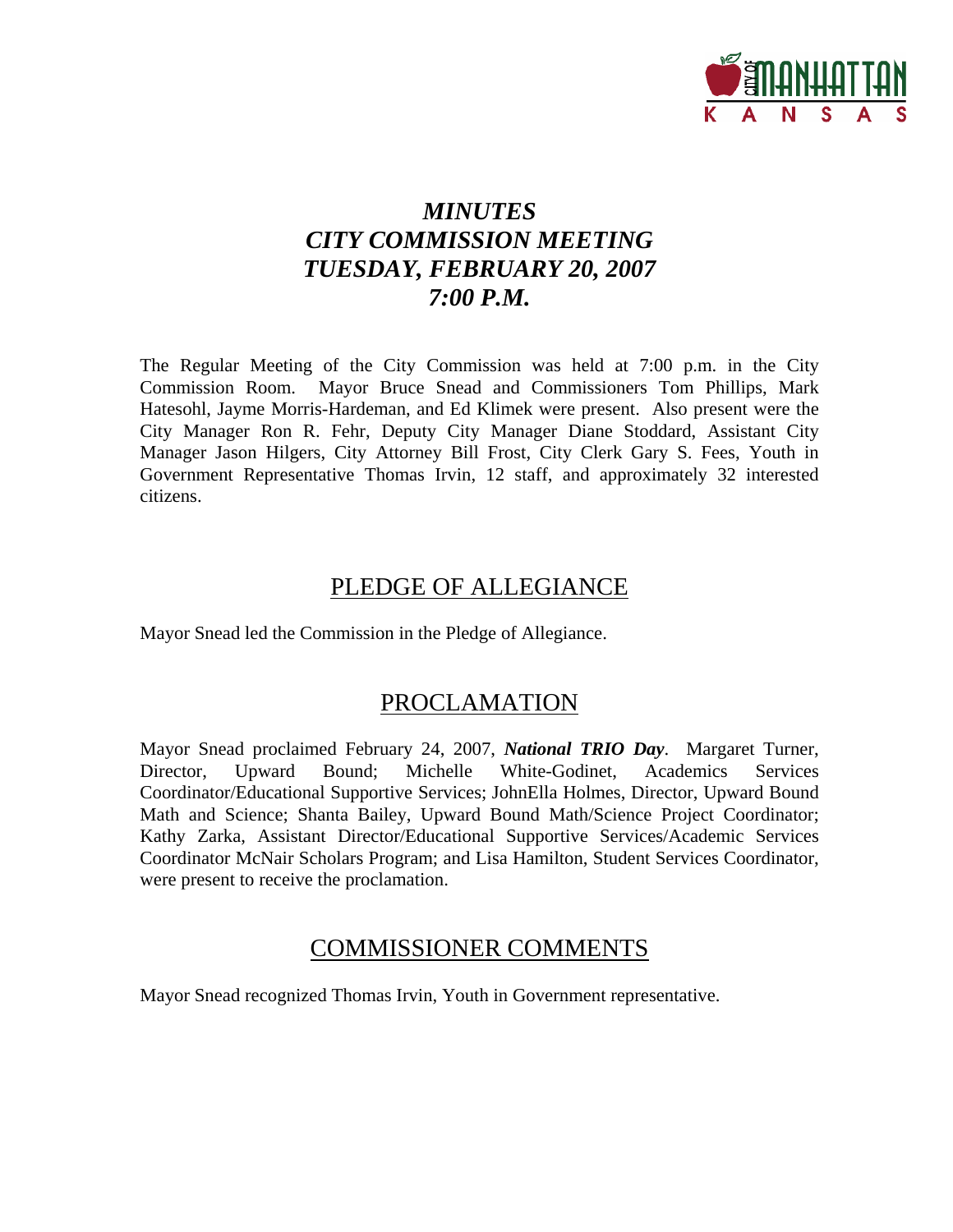Minutes City Commission Meeting February 20, 2007 Page 2

# CONSENT AGENDA

(\* denotes those items discussed)

### **MINUTES**

The Commission approved the minutes of the Regular City Commission Meeting held Tuesday, February 6, 2007.

### **CLAIMS REGISTER NOs. 2580 and 2581**

The Commission approved Claims Register Nos. 2580 and 2581 authorizing and approving the payment of claims from January 31, 2007, to February 13, 2007, in the amounts of \$262,512.71 and \$3,358,151.24, respectively.

### **FINAL PLAT – TOWNHOMES AT MILLER RANCH, UNIT 6**

The Commission accepted the easements and rights-of-way, as shown on the Final Plat of The Townhomes at Miller Ranch, Unit Six, a Residential Planned Unit Development, generally located north of the intersection of Brianna Court and Miller Parkway, based on conformance with the Manhattan Urban Area Subdivision Regulations.

### **ORDINANCE NO. 6608 – AMEND CLAFLIN RESIDENTIAL PLANNED UNIT DEVELOPMENT, UNIT ONE**

The Commission approved Ordinance No. 6608 amending the Final Development Plan of the Claflin Residential Planned Unit Development, Unit One, and Ordinance No. 4602, as proposed, based on the findings in the Staff Report *(See Attachment No. 1)*, with the two (2) conditions of approval, recommended by the Manhattan Urban Area Planning Board.

### **ORDINANCE NO. 6609 – LEVY SPECIAL ASSESSMENTS – GENERAL OBLIGATION BONDS 2007A**

The Commission approved Ordinance No. 6609 levying special assessments against the benefiting property in the following twenty-eight (28) projects, which have been completed: *Abbott Acres Addition – Water (WA0604); Brookfield Addition, Unit 8 – Sanitary Sewer (SS0604), Street (ST0610), and Water (WA0607); Block 1 of Four Winds Village Addition – Sanitary Sewer (SS0510), Street (ST0516), and Water (WA0510); Grand Mere Vanesta, Unit 1 – Sanitary Sewer, Street, and Water (SP0505); Hackberry Addition, Unit 2 – Street (ST0518); Highland Meadows Addition, Unit 2 – Sanitary Sewer (SS0507), Street (ST0513), and Water (WA0507); Oak Hollow Addition, Unit 11 – Sanitary Sewer (SS0502), Street (ST0506), and Water (WA0502); Platt Addition – Sanitary Sewer (SS0511), Street (ST0517), and Water (WA0511); Prairie Lakes Addition, Unit 2 – Sanitary Sewer (SS0509), Street (ST0515), and Water (WA0509); Stone Pointe Addition, Unit 1 – Water (WA0608); Western Hills Addition, Unit 13 – Sanitary Sewer (SS0603), Water (WA0603), and Stormwater (SM0601); and Woodland Hills, Unit 5, Phase 2/Unit 6, Phase 1 – Sanitary Sewer (SS0516), Street (ST0523), and Water (WA0517).*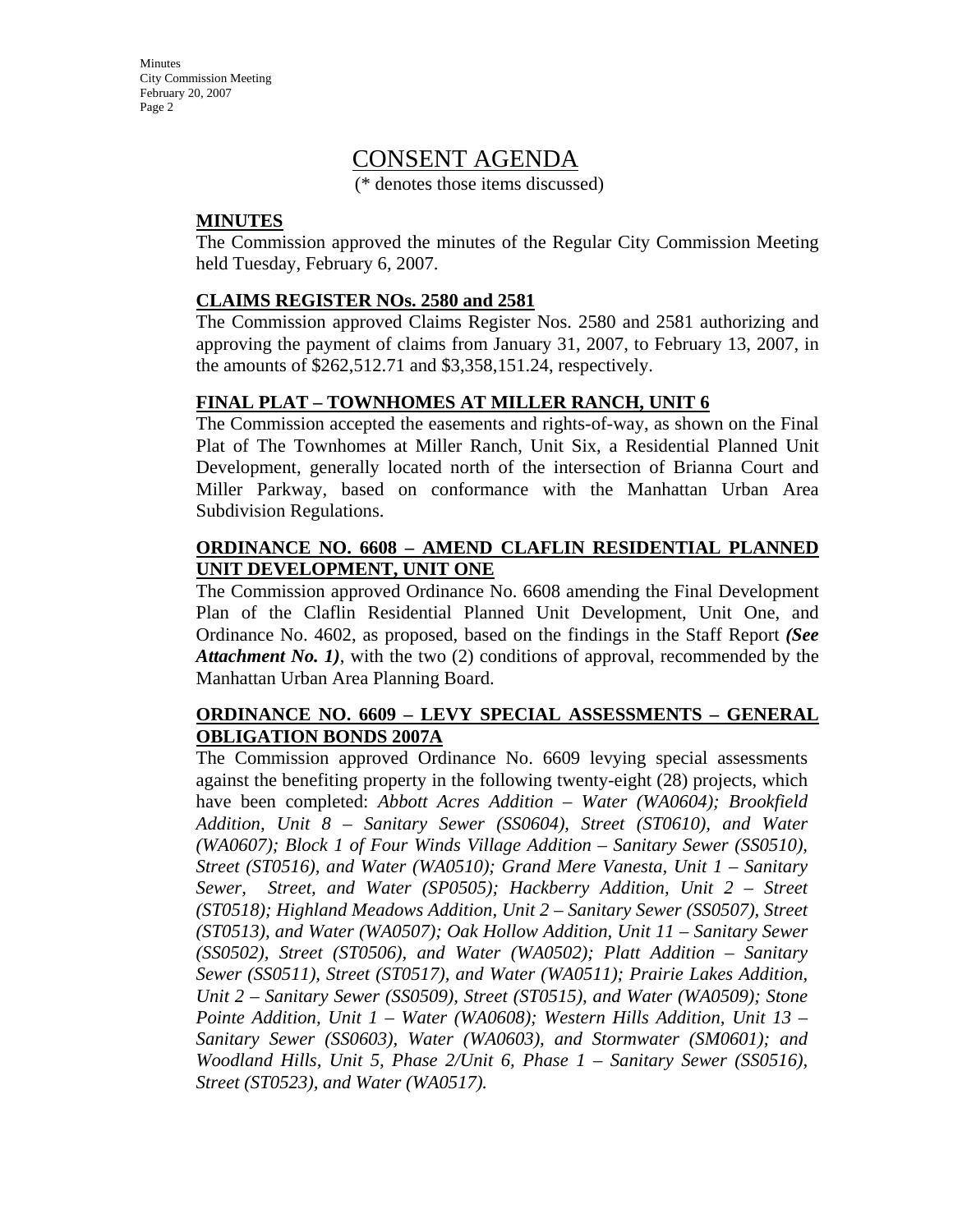Minutes City Commission Meeting February 20, 2007 Page 3

# CONSENT AGENDA (*CONTINUED*)

### **ORDINANCE NO. 6610 – ESTABLISH – STOP SIGNS**

The Commission approved Ordinance No. 6610 establishing stop signs at the following intersections: *Christy Drive at Anderson Avenue; Sundance Drive at Anderson Avenue; Newfoundland Drive at Kimball Avenue; Highland Ridge Drive at Scenic Drive; Stone Drive at Scenic Drive; and East Highland Ridge Drive at Scenic Drive.* 

### **FIRST READING – NO PARKING ANYTIME – BAKERS WAY**

The Commission approved first reading of an ordinance establishing a "No Parking Anytime" zone on south side of Bakers Way for a distance of 428 feet east of the east back of curb of North Manhattan Avenue.

#### **RESOLUTION NO. 022007-B – TEMPORARY NOTE SERIES NO. 2007-01**

The Commission approved accepting the best bid for selling the notes and approved Resolution No. 022007-B issuing Temporary Note Series No. 2007-01 in the amount of \$7,665,000.00 to finance the following nineteen (19) special assessment projects to be debt financed: *Daisy Meadow, Sanitary Sewer (SS0620), Street (ST0624), and Water (WA0623) Improvements; Eureka Addition, Sanitary Sewer (SS0607), Street (ST0613), and Water (WA0610) Improvements; Four Winds Village Phase 1, Sanitary Sewer (SS0510), Street (ST0516), and Water (WA0510) Improvements; Four Winds Village Block 2, Sanitary Sewer (SS0601), Street (ST0603) and Water (WA0602) Improvements; Prairie Lakes Addition Unit 3, Sanitary Sewer (SS0617) and Water (WA0619) Improvements; Stone Pointe Addition Unit 1, Phase 2, Sanitary Sewer (SS0614), Street (ST0617), and Water (WA0616) Improvements; Downtown Redevelopment (North End) – Best Buy Right-In/Right-Out Improvements (ST0609); and Limey Pointe Addition, Sanitary Sewer, Street and Water Improvements (SS0616/ ST0623 /WA0618).* 

#### **RESOLUTION NO. 022007-C – DISPOSE – CITY PROPERTY**

The Commission approved Resolution No. 022007-C authorizing the disposition of various property by the City and accepting the proposal to sell a fire apparatus engine for \$500.00.

### **RESOLUTION NO. 022007-D – SCENIC MEADOWS, PHASE ONE – SANITARY SEWER IMPROVEMENTS (SS0702)**

The Commission found the petitions sufficient and approved Resolution No. 022007-D finding the project advisable and authorizing construction for Scenic Meadows, Phase One, Sanitary Sewer Improvements (SS0702).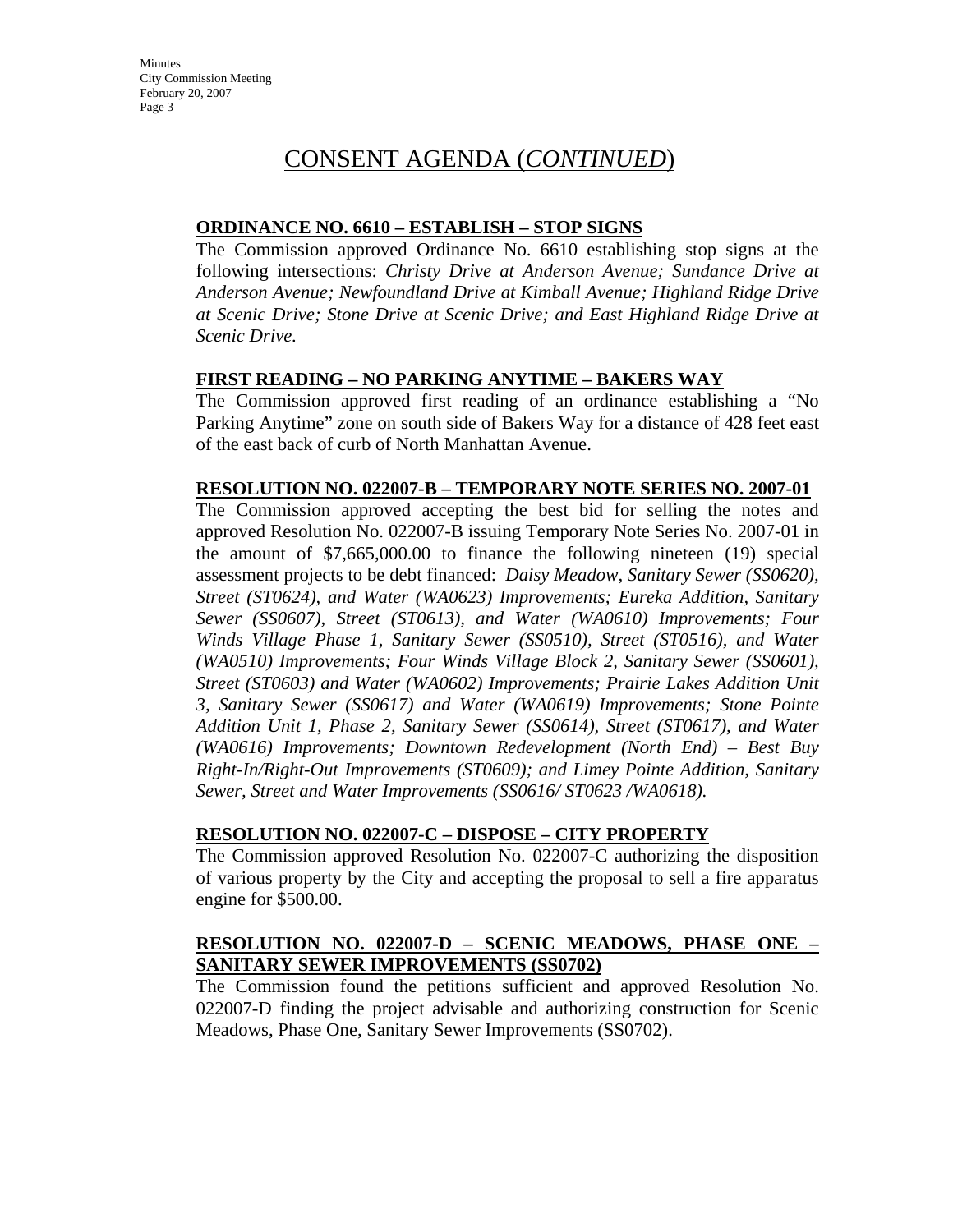# CONSENT AGENDA (*CONTINUED*)

### **RESOLUTION NO. 022007-E – SCENIC MEADOWS, PHASE ONE – SANITARY SEWER LIFT STATION IMPROVEMENTS (SS0703)**

The Commission found the petition sufficient and approved Resolution No. 022007-E finding the project advisable and authorizing construction for Scenic Meadows, Phase One, Sanitary Sewer Lift Station Improvements (SS0703).

### **RESOLUTION NO. 022007-F – SCENIC MEADOWS, PHASE ONE – WATER IMPROVEMENTS (WA0702)**

The Commission found the petition sufficient and approved Resolution No. 022007-F finding the project advisable and authorizing construction for Scenic Meadows, Phase One, Water Improvements (WA0702).

### **RESOLUTION NO. 022007-G – SCENIC MEADOWS, PHASE ONE – STREET IMPROVEMENTS (ST0701)**

The Commission found the petition sufficient and approved Resolution No. 022007-G finding the project advisable and authorizing construction for Scenic Meadows, Phase One, Street Improvements (ST0701).

### **AGREEMENT – ENGINEERING SERVICES - SCENIC MEADOWS, PHASE ONE, IMPROVEMENTS (ST0701, WA0702, SS0703, SS0702)**

The Commission authorized the Mayor and City Clerk to execute an agreement with Schwab-Eaton, Inc., P.A., of Manhattan, Kansas, to perform engineering services for Scenic Meadows, Phase One, Improvements (ST0701, WA0702, SS0703, SS0702).

### **RESOLUTION NO. 022007-H – STONE POINTE ADDITION, UNIT ONE, PHASE TWO – STREET IMPROVEMENTS (ST0617)**

The Commission found the petition sufficient and approved Resolution No. 022007-H rescinding Resolution No. 090506-D, finding the project advisable, and authorizing construction for Stone Pointe Addition, Unit One, Phase Two, Street Improvements (ST0617).

### **PURCHASE – PARKS AND RECREATION DEPARTMENT – TOW TYPE TOP DRESSER**

The Commission authorized City Administration to purchase the Turfco Meter-Matic XL Tow Type Top Dresser for the Parks and Recreation Department from the Commercial Turf and Tractor Company, of Chillicothe, Missouri, in the amount of \$10,917.00.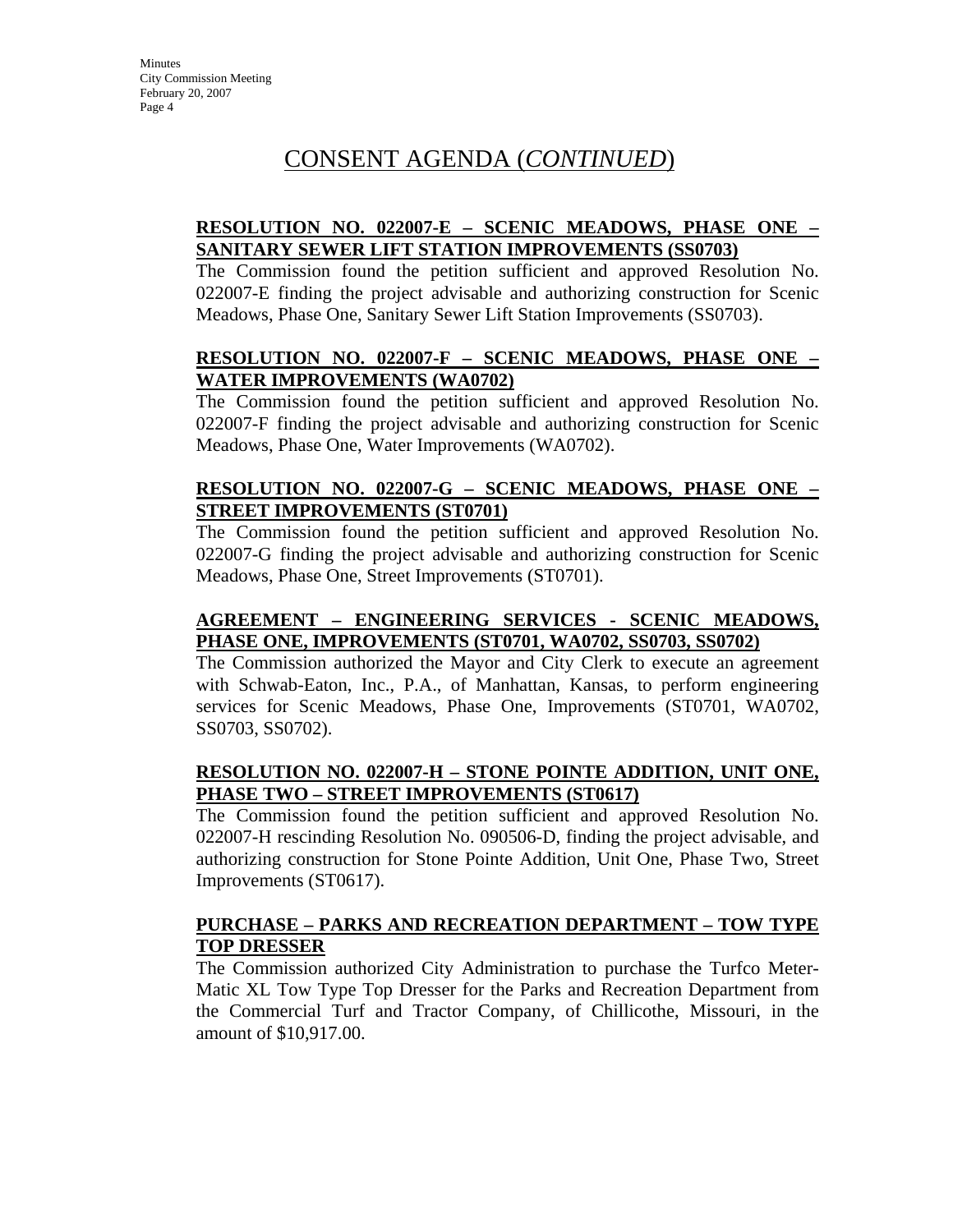**Minutes** City Commission Meeting February 20, 2007 Page 5

# CONSENT AGENDA (*CONTINUED*)

### **PURCHASE – PARKS AND RECREATION DEPARTMENT – DEEP TINE AERATOR**

The Commission authorized the purchase of a Verti-Drain Model 7120 Deep Tine Aerator for the Parks and Recreation Department from Turf Professionals Equipment Company, of Overland Park, Kansas, in the amount of \$19,257.60.

### **PURCHASE – PARKS AND RECREATION DEPARTMENT - TRACTOR WITH FRONT-END LOADER**

The Commission authorized City Administration to purchase a John Deere Model 4320 tractor with front-end loader for the Parks and Recreation Department from Brooks Yamaha, of Manhattan, Kansas, in the amount of \$19,295.16.

### **\* PURCHASE – GRIFFITH PARK - SPORTS LIGHTING EQUIPMENT**

Frank Gibbs, Park Planner, answered questions from the Commission.

The Commission approved the bid by Musco Lighting, of Oskaloosa, Iowa, and authorized the purchase of sports lighting equipment in the amount of \$93,000.00 for the Griffith Park Lighting Project.

### **AWARD CONTRACT – WELL REHABILITATION PROJECT**

The Commission accepted the Engineer's Estimate in the amount of \$131,365.00 and awarded a contract to Cahoy Incorporated, of Fredericksburg, Iowa, in the amount of \$120,015.00 for the Well Rehabilitation Project.

## **ACCEPT – KDOT GRANT – 4TH STREET AND BLUEMONT AVENUE INTERSECTION**

The Commission accepted the grant offer from the Kansas Department of Transportation (KDOT) for the intersection of  $4<sup>th</sup>$  Street and Bluemont Avenue and directed City Administration to proceed toward this project in a manner that will facilitate construction of  $4<sup>th</sup>$  Street and Bluemont Avenue in the fall of 2007.

## **ACCEPT KDOT GRANT – JULIETTE AVENUE AND BLUEMONT AVENUE**

The Commission accepted the grant offer from the Kansas Department of Transportation (KDOT) for the intersection of Juliette Avenue and Bluemont Avenue and directed City Administration to proceed toward this project in a manner that will facilitate construction of Juliette Avenue and Bluemont Avenue in the Summer of 2009.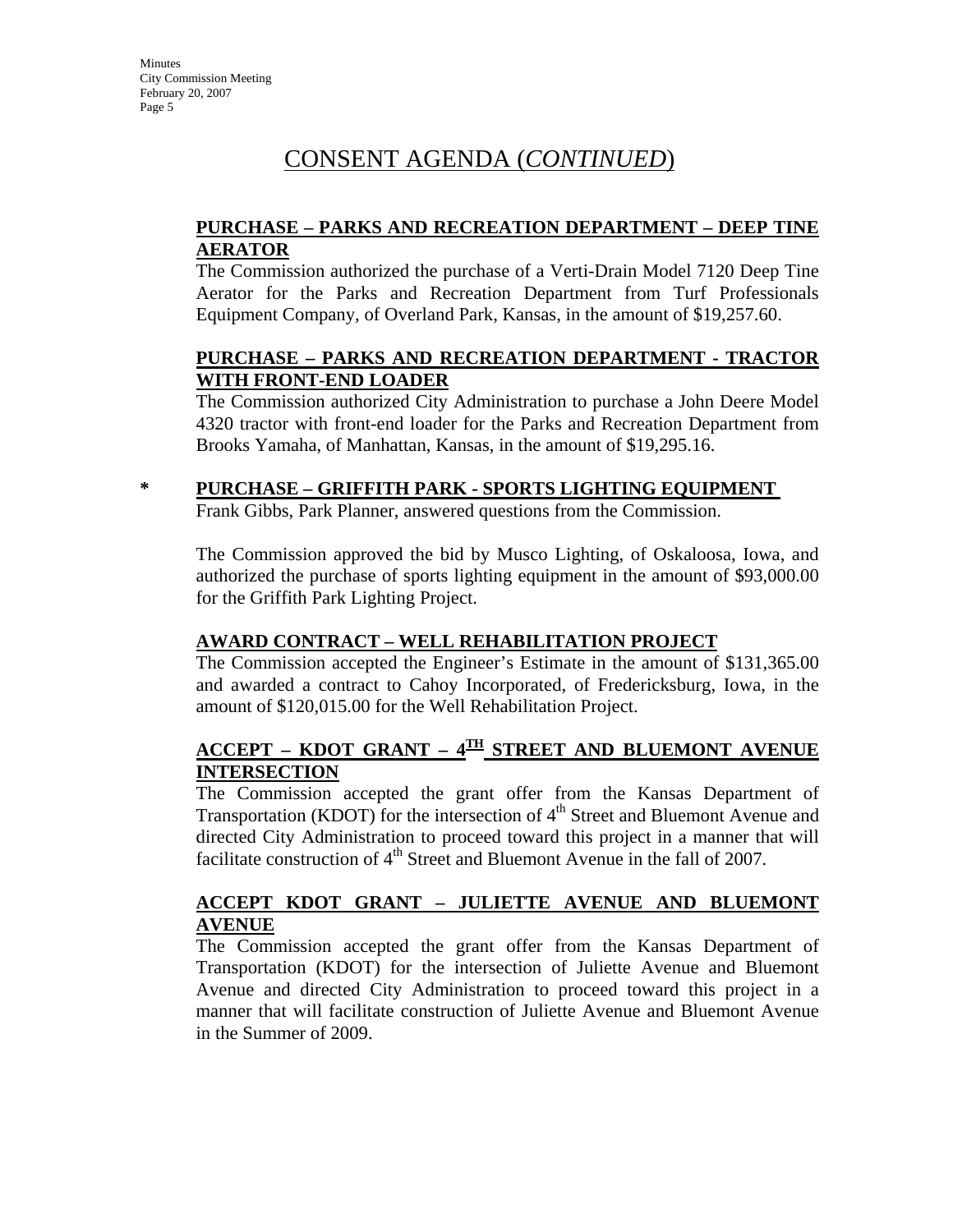# CONSENT AGENDA (*CONTINUED*)

### **ACCEPT KDOT GRANT – SETH CHILD ROAD/CLAFLIN ROAD INTERSECTION**

The Commission accepted the grant offer from KDOT for the intersection of Seth Child Road (K-113) and Claflin Road and directed City Administration to proceed toward this project in a manner that will facilitate construction in the summer of 2010.

### **REQUEST FOR QUALIFICATIONS/PROPOSAL OUTLINE – UPDATE AIRPORT MASTER PLAN**

The Commission authorized City Administration to issue the Request for Qualifications/Proposal for Federal Aviation Administration (FAA) Airport Improvement Program (AIP) Project No. 3-20-0052-30 to update the Airport Master Plan at the Manhattan Regional Airport.

### **\* AGREEMENT – CITY/UNIVERSITY SPECIAL PROJECTS FUND**

Diane Stoddard, Deputy City Manager; and Bill Muir, Kansas State University, provided information on the item and answered questions from the Commission.

Rob Ott, Interim Director of Public Works, provided additional information to the Commission on the status of the lights.

The Commission authorized the Mayor and City Clerk to execute the 2007 City/University Special Projects Fund agreement with Kansas State University in the amount of \$74,600.00.

### **PURCHASE – STORM WARNING SIREN – JARDINE DRIVE/HILLCREST DRIVE**

The Commission authorized City Administration to enter into a purchase agreement in the amount of \$16,100.00 with Blue Valley Public Safety, of Grain Valley, Missouri, for the purchase and installation of a Federal Signal Corporation warning siren to be located at the intersection of Jardine Drive and Hillcrest Drive.

### **BOARD APPOINTMENTS**

The Commission approved appointments by Mayor Snead to various boards and committees of the City.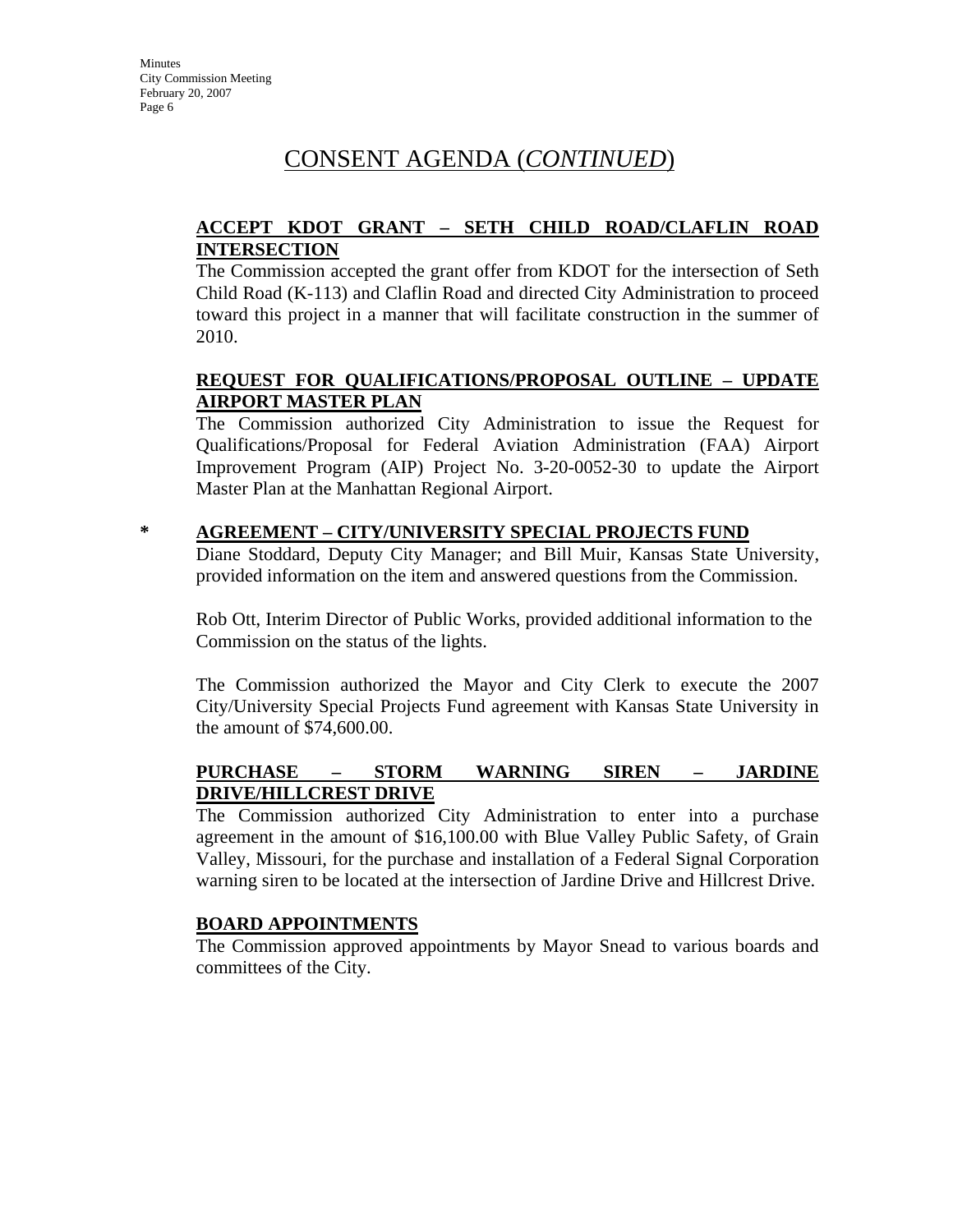.

# CONSENT AGENDA (*CONTINUED*)

### **BOARD APPOINTMENTS** *(CONTINUED)*

*Social Services Advisory Board*

Appointment of Gayle Bennett, 3104 Harahey Ridge, to fill an unexpired term of Mark Samarrai. Ms. Bennett's term begins immediately and will expire on June 30, 2008.

*Housing Authority Board Of Commissioners*

Re-appointment of Ida Leupold, 301 Brookvalley Drive, to a four-year Resident's term. Ms. Leupold's term begins March 4, 2007, and will expire on March 3, 2011.

After discussion, Commissioner Phillips moved to approve the consent agenda. Commissioner Hatesohl seconded the motion. On a roll call vote, motion carried 5-0.

# GENERAL AGENDA

### **REQUEST TO PURCHASE CITY LAND - PARKING LOT AT 5TH AND PIERRE STREETS**

Jason Hilgers, Assistant City Manager, presented the item and requested feedback from the Commission on the item.

Joyce Glasscock, Executive Director, Boys and Girls Clubs of Manhattan, provided background information on their current facility, ownership, and activities and asked the Commission to support their proposal.

Brent Bowman, Bowman Bowman Novick, Inc., Architects, provided information on the proposed site and preliminary architectural drawings and floor plans. He then answered questions from the Commission

Jim Sherow, 529 Pierre Street, informed the Commission that he welcomed the Boys and Girls Club into their neighborhood and encouraged the Commission to approve the item being requested.

Tom Hintz, 1405 Skyline Drive, representing the Optimist Club, spoke in support of the relocation efforts of the Boys and Girls Club.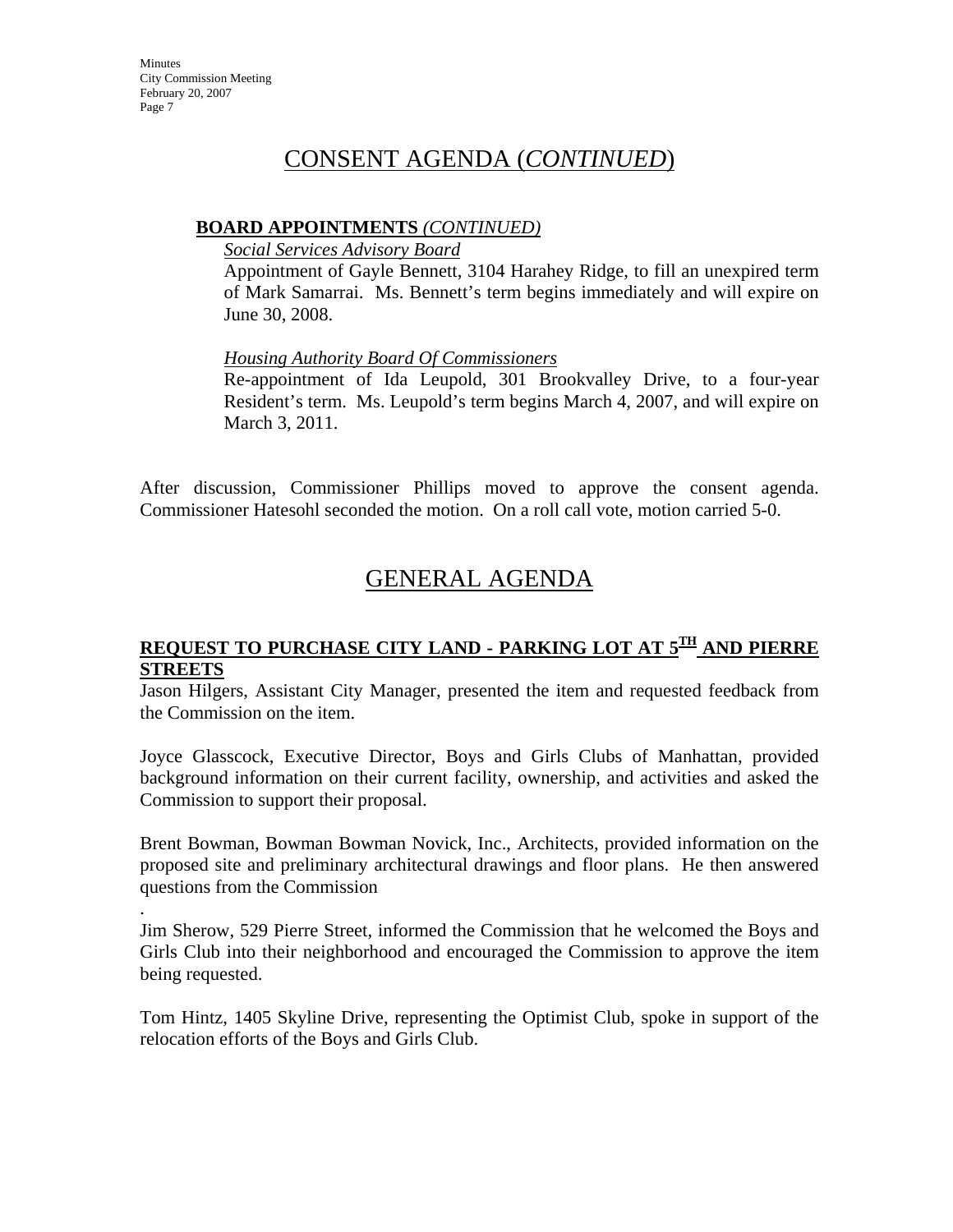Minutes City Commission Meeting February 20, 2007 Page 8

# **GENERAL AGENDA (CONTINUED)**

#### **REQUEST TO PURCHASE CITY LAND - PARKING LOT AT 5TH AND PIERRE STREETS (CONTINUED)**

Ron Fehr, City Manager, provided additional information and clarification on the item. He then answered additional questions from the Commission.

After discussion, Commissioner Hatesohl moved to authorize City Administration to negotiate a contract with the Boys and Girls Clubs, of Manhattan, Kansas, for purchase of City property located at the northwest corner of 5<sup>th</sup> and Pierre Streets. Commissioner Phillips seconded the motion. On a roll call vote, motion carried 5-0.

#### **RESOLUTION NO. 022007-A - PURCHASING POLICY**

Mayor Snead announced that the item would be removed from the table.

Bernie Hayen, Director of Finance, presented the item and answered questions from the Commission.

Ron Fehr, City Manager; and Bernie Hayen, Director of Finance, answered questions from the Commission.

After discussion, Commissioner Hatesohl moved to remove the item from the table and approve Resolution No. 022007-A, authorization for Purchasing Policy. Commissioner Morris-Hardeman seconded the motion. On a roll call vote, motion carried 4-1, with Commissioner Klimek voting against the motion.

#### <u>ADJOURNMENT</u>

At 8:40 p.m. the Commission adjourned.

MC, City Clerk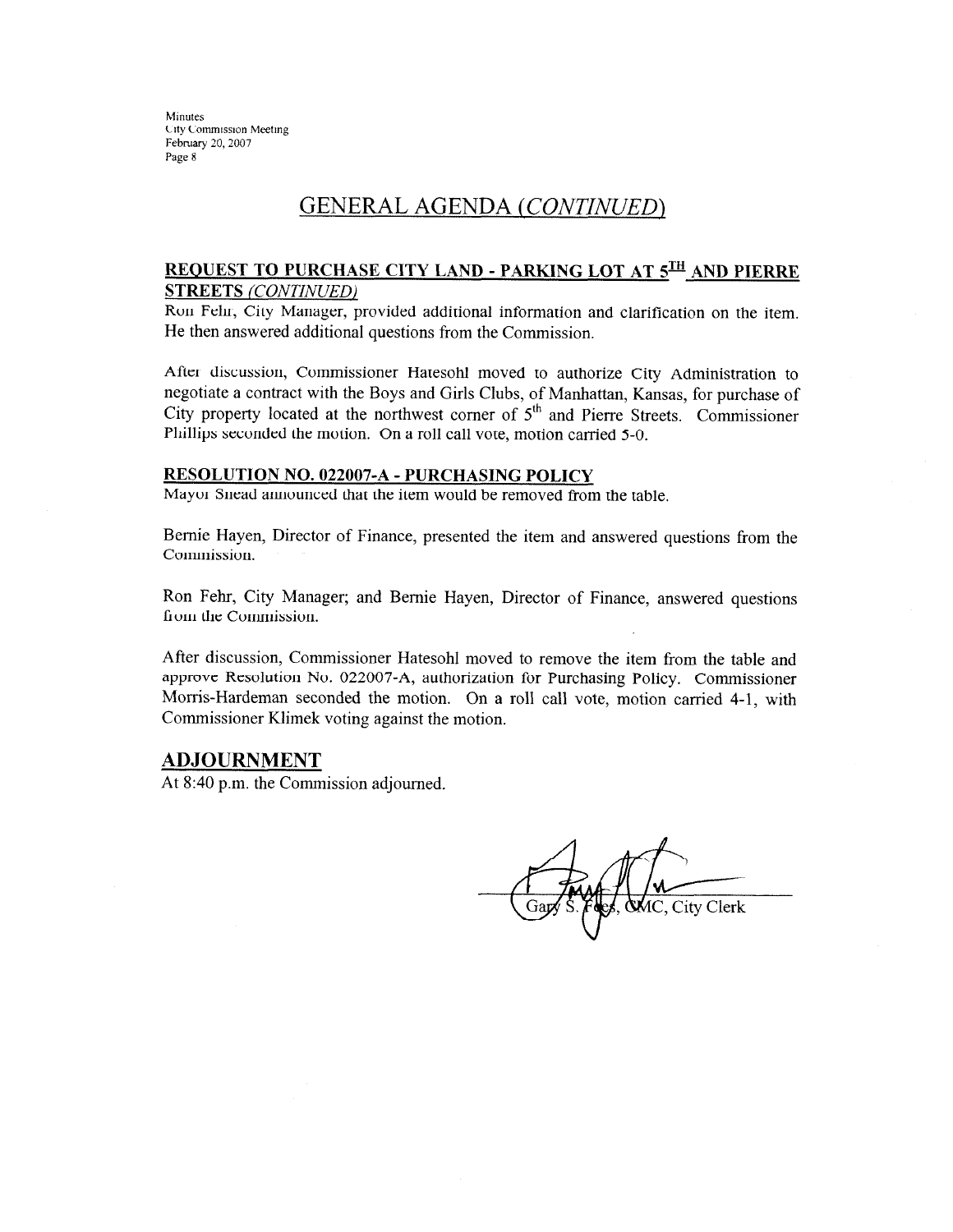**Minutes** City Commission Meeting February 20, 2007 Page 9

*Attachment No. 1* 

### **STAFF REPORT**

## **ON AN APPLICATION TO AMEND THE APPROVED PLANNED UNIT DEVELOPMENT (PUD)**

# **BACKGROUND**

**APPLICANT:** Dan Fletcher-Curtin Property Company. **ADDRESS:** 12321 Metcalf Ave. Overland Park, KS 66213

**OWNER:** Chris Curtin-Curtin Property Company **ADDRESS:** 12321 Metcalf Ave. Overland Park, KS 66213

**LOCATION:** East of Westport Street, north of Claflin Road, and south and west of Heywood Drive.

**AREA:** 8.33 Acres

**DATE OF PUBLIC NOTICE PUBLICATION:** Monday, November 13, 2006

### **DATE OF PUBLIC HEARING: PLANNING BOARD:** Thursday, January 18, 2007 **CITY COMMISSION:** Tuesday, February 6, 2007

**DESCRIPTION OF PROPOSED AMENDMENT:** Modify the approved PUD Final Development Plan and Ordinance No. 4602 to remove the wood screening fences located along the east side of Westport Drive between Heywood Drive and Claflin Road. The fences currently are located between the garage structures that border Westport Street and generally provide screening of the off-street parking area from adjacent properties and public rights-of-way. Landscaping generally consisting of evergreen shrubs and trees currently provides a buffer of the existing off-street parking area and screening wood fences from the surrounding neighborhood. The applicant has proposed additional landscaping consisting of shrubs and ornamental grasses to fill in the space where the fences are proposed to be removed.

# **MATTERS TO BE CONSIDERED WHEN AMENDING A PLANNED UNIT DEVELOPMENT**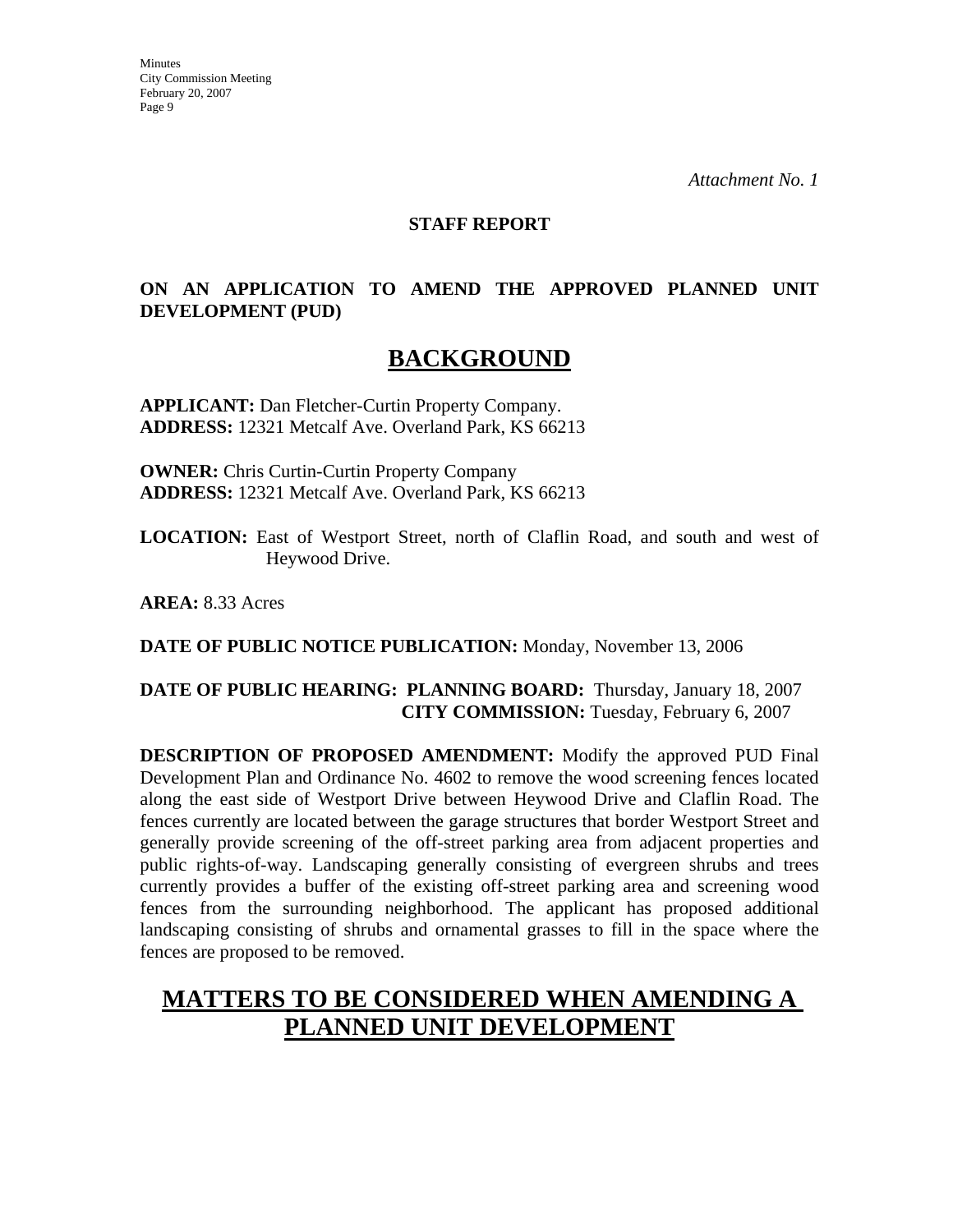### **WHETHER THE PROPOSED AMENDMENT IS CONSISTENT WITH THE INTENT AND PURPOSE OF THE APPROVED PUD, AND WILL PROMOTE THE EFFICIENT DEVELOPMENT AND PRESERVATION OF THE ENTIRE PUD:**

The original Preliminary Development Plan approved in August 1988, described the landscaping and screening along Westport Street, Heywood Drive, and Claflin Road to generally consist of three foot landscape buffers in combination with evergreen and deciduous plantings to provide year round screening. When the Final Development Plan was approved in August 1989, an amendment to the Preliminary Development Plan was made which included replacing the landscape berm along Westport Drive with additional landscaping planting materials. At that time, the property to the general west, generally between Browning Ave. and Westport Street was vacant and although there was no specific requirement for the six foot tall fencing, the Final Development Plan did identify the fencing along Westport Street. The proposed amendment to replace the wood fencing with additional landscaping to provide screening of the parking area is consistent with the intent, purpose, and preservation of the approved PUD.

### **WHETHER THE PROPOSED AMENDMENT IS MADE NECESSARY BECAUSE OF CHANGED OR CHANGING CONDITIONS IN OR AROUND THE PUD, AND THE NATURE OF SUCH CONDITIONS:**

Since the PUD was approved in 1989, property to the west has been developed into the Williamsburg PUD. The mix of single-family, single-family attached, and two-family dwellings in the Williamsburg PUD, front Williamsburg Drive, leaving the rear of the structures with views of open landscape yards, Westport Drive, and the Claflin Residential PUD. Properties to the west within the Williamsburg PUD are separated by considerable distance (at least 100-feet) and large landscape yards from the Claflin Residential PUD parking area containing the existing screening fences. The applicant indicated in the application documents that the basis for removing the screening fences is generally that "design trends are moving away from wood fence structures in favor of softer, more open landscape designs for screening purposes."

### **WHETHER THE PROPOSED AMENDMENT WILL RESULT IN A RELATIVE GAIN TO THE PUBLIC HEALTH, SAFETY, CONVENIENCE OR GENERAL WELFARE, AND IS NOT GRANTED SOLELY TO CONFER A SPECIAL BENEFIT UPON ANY PERSON:**

No specific gain to the public is found; however, no adverse effects are anticipated with the proposed change in screening. No public improvements or easements will be adversely affected by the proposed amendment and the proposed amendment will not be granted as a special benefit to any one person, but may benefit the public as a whole by providing additional landscaping along Westport Drive.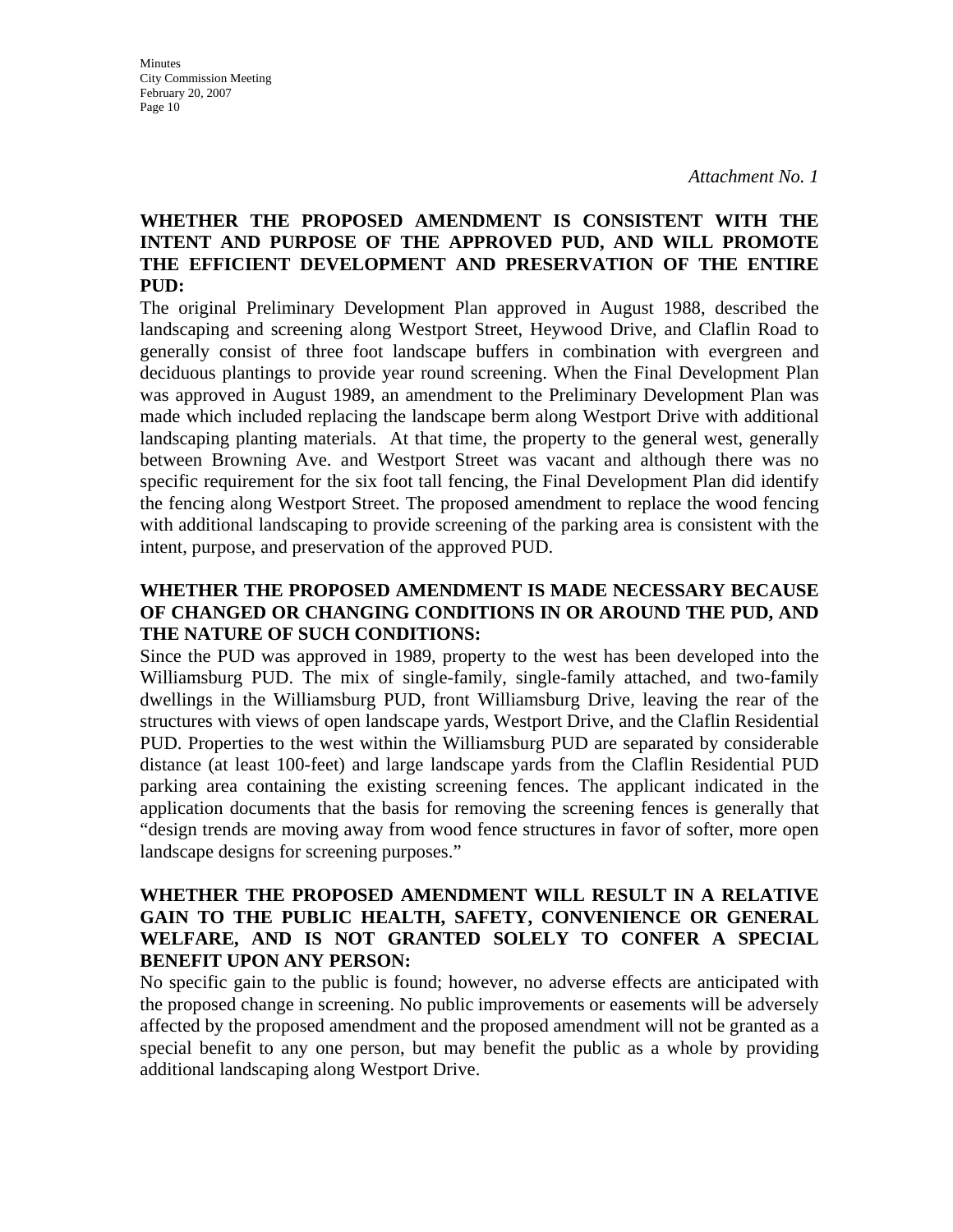# **ADDITIONAL MATTERS TO BE CONSIDERED WHEN AMENDING A PLANNED UNIT DEVELOPMENT**

**1. LANDSCAPING:** Existing landscaping along Westport Drive currently consists of mature evergreen and deciduous trees along with evergreen shrubs. The existing landscaping currently provides an overall buffer of the multiple-family residential development and associated off-street parking area with garage structures along Westport Drive. The applicant has proposed to replace the fences with additional landscaping which will consist of a mix of shrubs (pyracantha and viburnum) and ornamental grasses (maiden grass).

**2. SCREENING:** Screening fences were not a requirement of the approved PUD, however they were shown on the Final Development plan along Westport Drive. The existing wood fences and mature shrub and tree vegetation located along Westport Drive provide screening and buffering of the parking area and garage structures. Additional landscaping is proposed to compensate for the loss of fencing. Although the proposed landscaping will not provide immediate sight obscuring screening of the parking area, the combination of existing and proposed landscaping will buffer the parking area from adjacent properties and the public right-of-way.

**3. DRAINAGE:** The proposed amendment will not change or affect the existing drainage pattern of the PUD.

**4. CIRCULATION:** The proposed amendment will not change or affect the existing number of off-street parking spaces or affect the existing circulation found within the PUD.

**5. OPEN SPACE AND COMMON AREA:** The existing open space and common area will not be increased or reduced with the proposed amendment. Replacing the existing fences with additional landscaping may provide a visual appearance of increased open space along the perimeter of the PUD.

**6. CHARACTER OF THE NEIGHBORHOOD:** The established neighborhood generally consists of multiple-family residential uses within the PUD and single-family, single-family attached and two-family residential uses in the Williamsburg PUD to the west. The general neighborhood offers large, open landscaped yards, with landscaped vegetation providing buffers between properties. Replacing the wood fences with additional landscaping is anticipated to complement with the general character of the neighborhood.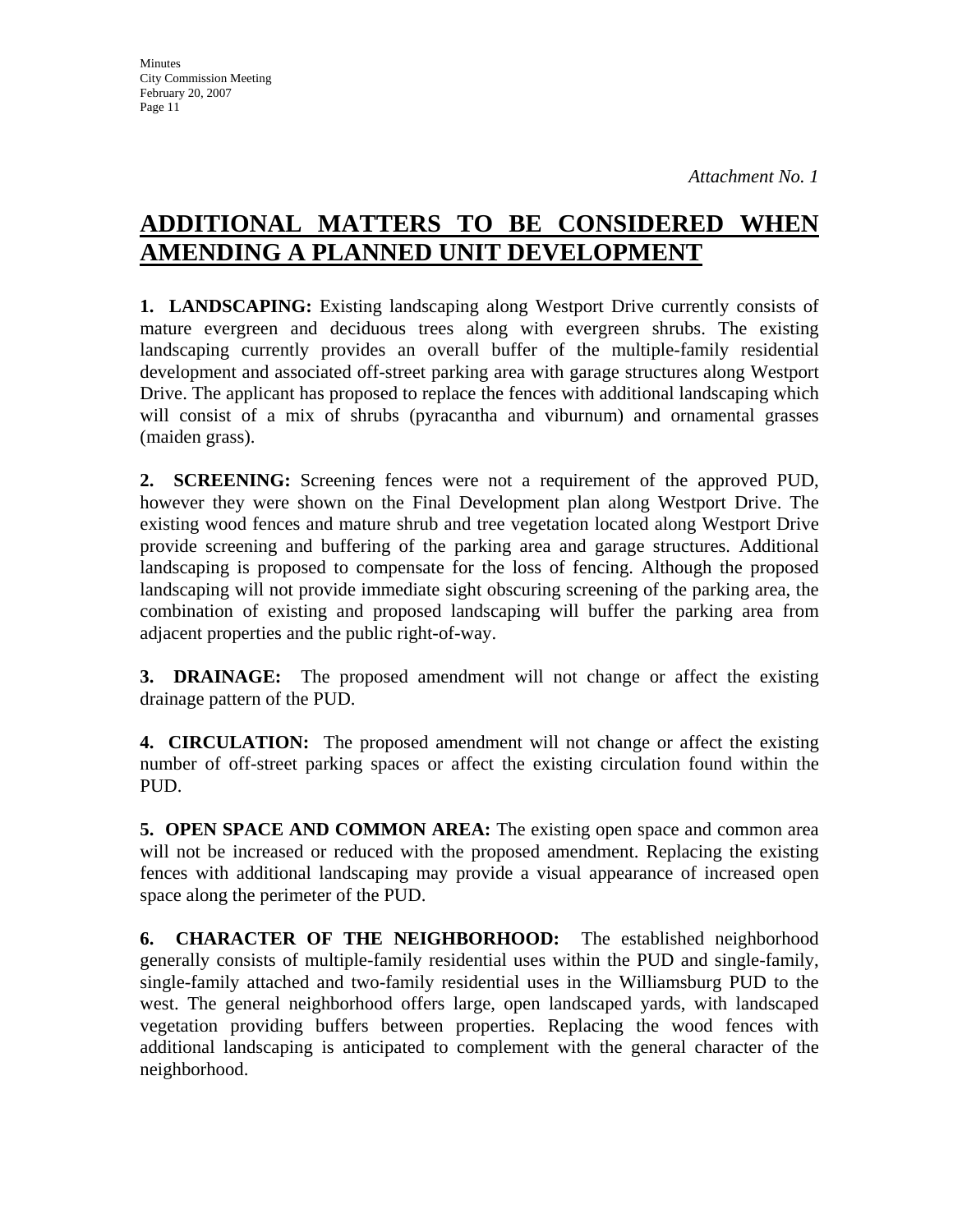**Minutes** City Commission Meeting February 20, 2007 Page 12

### **EXISTING USE:** Multiple-Family Residential

#### **PHYSICAL AND ENVIRONMENTAL CHARACTERISTICS:**

The surrounding neighborhood is residential in character with a mix of single-family, single-family attached, two-family, and multiple-family uses. In general the west portion of the PUD where the fences are currently located is generally higher in elevation than the residential uses within the Williamsburg PUD to the west. The residential structures in the Williamsburg PUD to the west have their primary façade facing towards the west with the general rear façade facing the east. Existing mature landscaping consisting of shrubs and trees currently provides a buffer between the two developments.

### **SURROUNDING LAND USE AND ZONING:**

- **(1) NORTH:** Westport Street; followed by Claflin Residential PUD, Unit 2, and singlefamily, single-family attached, and two-family dwellings located in the Williamsburg Residential PUD; followed by Dickens Ave.
- **(2) SOUTH:** Claflin Road, followed by a church in the R, Single-Family Residential District; a mix of professional offices in the C-1, Restricted Business District; and service commercial uses such as Blockbuster, and Taco Bell in the C-2; Neighborhood Shopping District.
- **(3) EAST:** Heywood Drive; followed by a portion of Claflin Residential PUD, Unit 2, and a professional office in the C-1 Restricted Business District; followed by a professional office in the U, University District.
- **(4) WEST:** Westport Street; followed by single-family, single-family attached, and twofamily dwellings in the Williamsburg Residential PUD; followed by Browning Ave.

### **GENERAL NEIGHBORHOOD CHARACTER:**

The established neighborhood generally consists of multiple-family residential uses within the Claflin Residential PUD and single-family, single-family attached and two-family residential uses in the Williamsburg PUD to the west. The general neighborhood offers large, open, extensively landscaped yards, with vegetation providing buffers between properties. Replacing the wood fences with additional landscaping is anticipated to complement the general character of the neighborhood.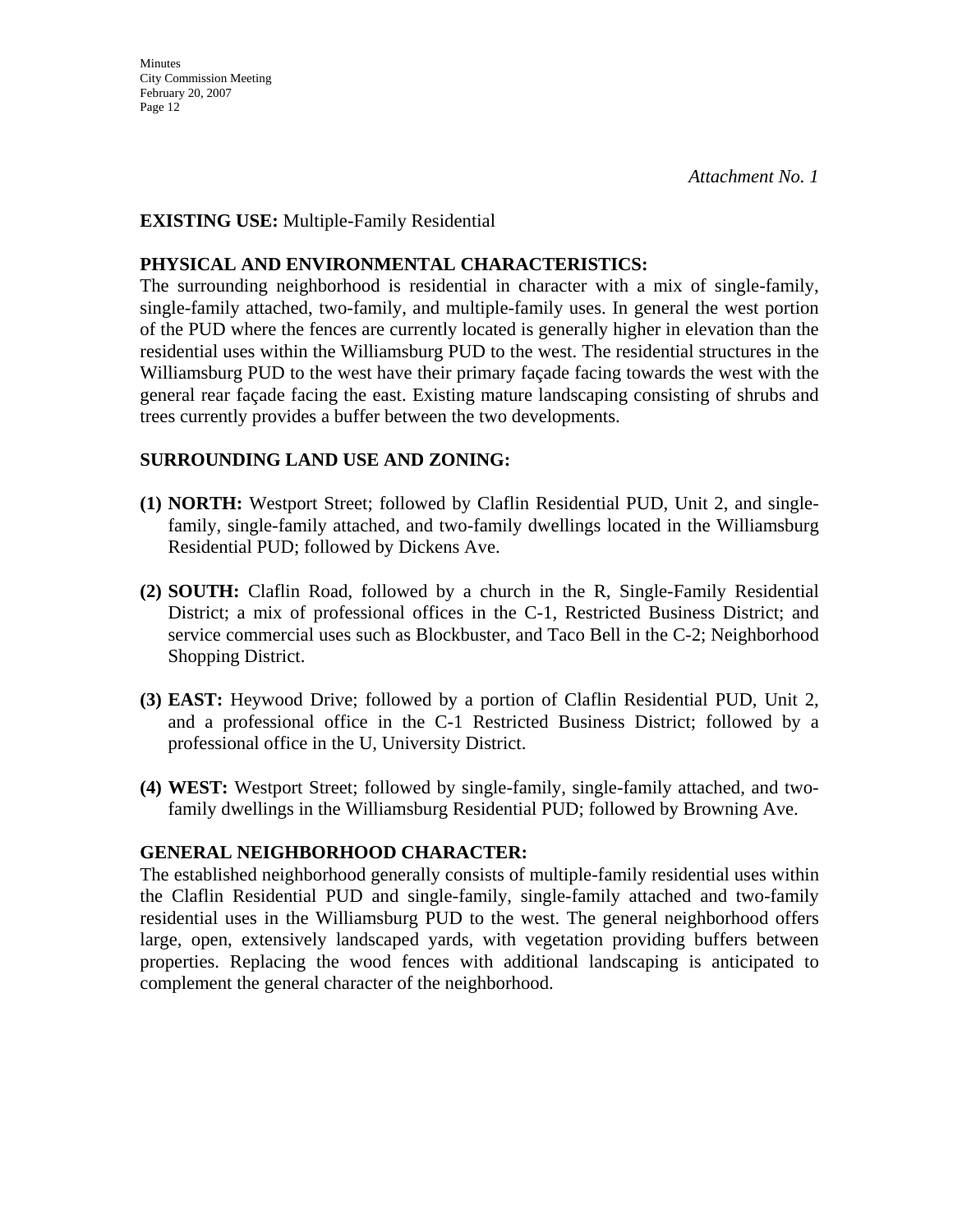**Minutes** City Commission Meeting February 20, 2007 Page 13

*Attachment No. 1* 

#### **SUITABILITY OF SITE FOR USES UNDER CURRENT ZONING:**

In August 1988, the Board approved the rezoning of the site from I-1, Research Park District to PUD, Residential Planned Unit Development for the Claflin Residential PUD. An amendment was made approximately one year later with the Final Development Plan, which established the existing multiple-family residential development bound by Westport Street to the west, Heywood Drive to the east, and Claflin Road to the south. The site remains suitable for its established uses under the current PUD zoning.

### **COMPATIBILITY OF PROPOSED DISTRICT WITH NEARBY PROPERTIES AND EXTENT TO WHICH IT MAY HAVE DETRIMENTAL AFFECTS:**

No changes are proposed to the zoning district.

#### **CONFORMANCE WITH COMPREHENSIVE PLAN:**

The Comprehensive Plan identifies the area to consist of Residential Medium/High Density (RMH) which allows for a mix of housing types in a neighborhood setting in combination with compatible non-residential land uses, such as retail, service commercial, and office uses. Residential Medium/High Density neighborhoods should be located close to arterial streets and bound by collector streets where possible. Appropriate densities within a Residential Medium/High neighborhood range in density from 11 to 19 dwelling units per net acre, and the density for this development remains at 15 (120 units / 8 acres). The Claflin Residential PUD is in conformance with the Comprehensive Plan.

#### **ZONING HISTORY AND LENGTH OF TIME VACANT AS ZONED:**

- 1988 Rezoned from I-1, Research Park District to PUD, Residential Planned Unit Development for the Claflin Residential PUD.
- 1989 Amendment of Phase I of the PUD, which reduced the number of residential buildings, bedrooms, and parking stalls; reduced some of the building heights; and reconfigured and refined the buildings and landscape plans.

### **CONSISTENCY WITH INTENT AND PURPOSE OF THE ZONING ORDINANCE:**

The intent and purpose of the Zoning Regulations is to protect the public health, safety, and general welfare; regulate the use of land and buildings within zoning districts to assure compatibility; and to protect property values. The PUD Regulations are intended to provide a maximum choice of living environments by allowing a variety of housing and building types; a more efficient land use than is generally achieved through conventional development; a development pattern that is in harmony with land use density, transportation facilities and community facilities; and a development plan which addresses specific needs and unique conditions of the site which may require changes in bulk regulations or layout.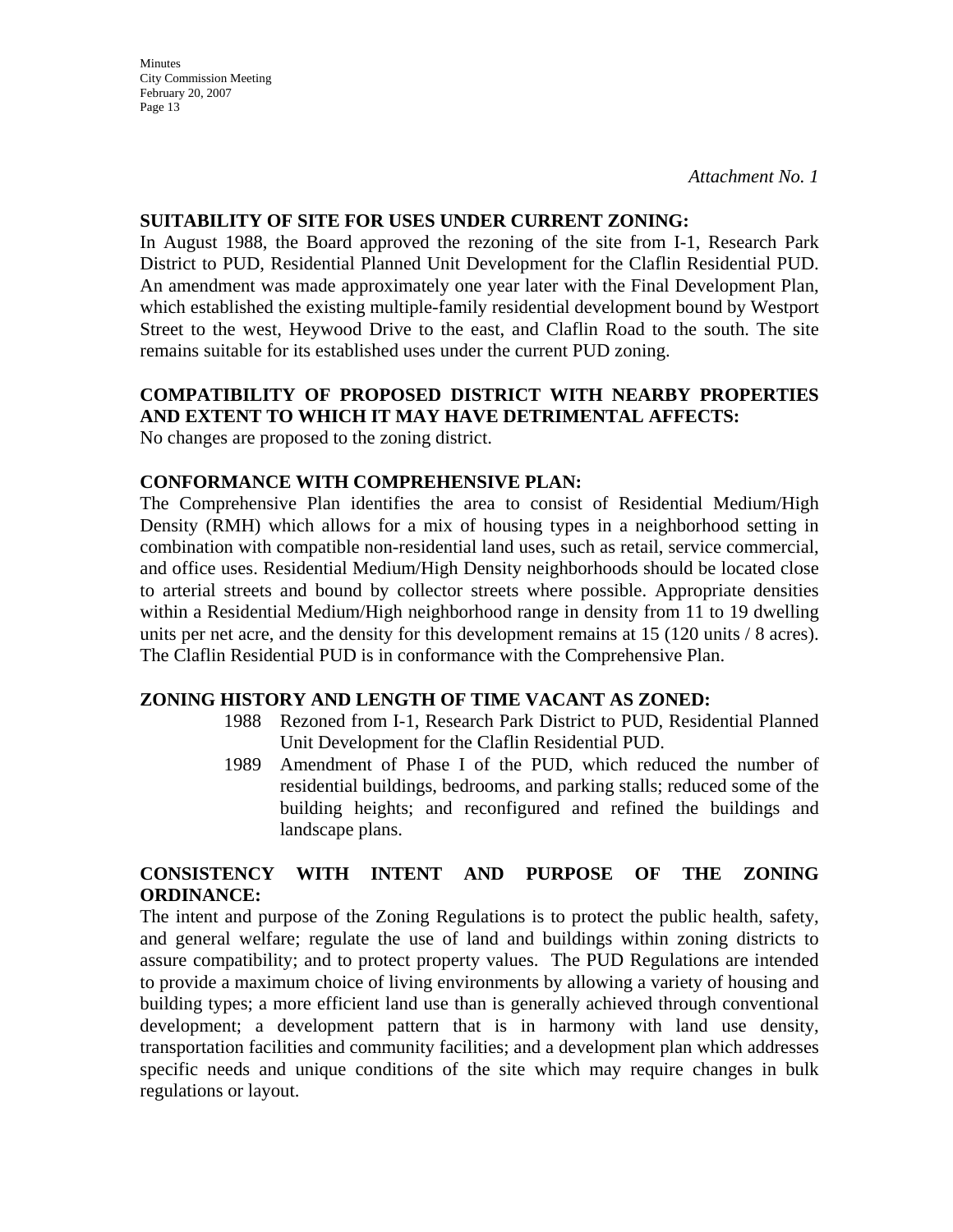**Minutes** City Commission Meeting February 20, 2007 Page 14

The proposed Amendment is consistent with the intent and purposes of the Zoning Regulations, and the intent of the PUD Regulations.

### **RELATIVE GAIN TO THE PUBLIC HEALTH, SAFETY AND WELFARE THAT DENIAL OF THE REQUEST WOULD ACCOMPLISH, COMPARED WITH THE HARDSHIP IMPOSED UPON THE APPLICANT:**

There appears to be no relative gain to the public, which denial would accomplish. No adverse impacts to the public are expected. There may be a hardship to the applicant if the amendment is denied.

### **ADEQUACY OF PUBLIC FACILITIES AND SERVICES:**

Adequate public utilities and facilities are available to serve the PUD.

### **OTHER APPLICABLE FACTORS:** None.

**STAFF COMMENTS:** City Administration recommends approval of the proposed Amendment of the Claflin Residential Planned Unit Development, and Ordinance No. 4602, with the following conditions of approval:

- 1. The proposed amendment shall be limited to the removal of the existing fences along Westport Street as indicated in the application documents.
- 2. Landscaping shall be as proposed in the application documents and shown on the site plan; shall be planted within the first planting season; and shall be maintained in good condition.

# **ALTERNATIVES:**

- 1. Recommend approval of the proposed Amendment of the Claflin Residential Planned Unit Development, and Ordinance No. 4602, stating the basis for such recommendation.
- 2. Recommend denial of the proposed Amendment, and Ordinance No. 4602, stating the specific reasons for denial.
- 3. Table the proposed Amendment(s) to a specific date, for specifically stated reasons.